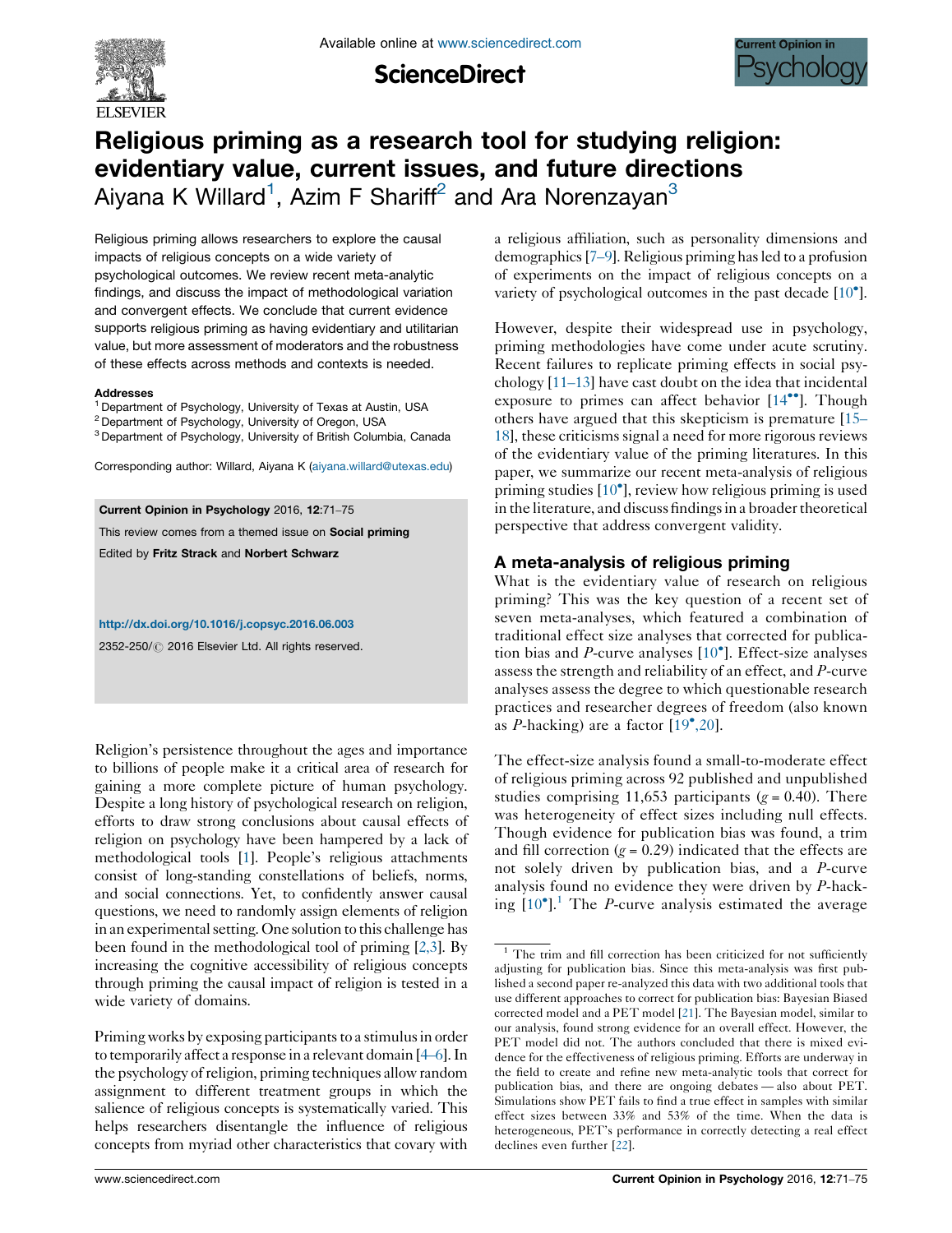power to be 31% across all studies, suggesting that these studies are, on average, highly underpowered. Future studies ought to recruit substantially larger samples to reliably detect these effects.

We further looked for one important moderator of religious priming — comparing effect sizes for religious and non-religious participants. We found that, across the 17 studies  $(n = 4038)$  that had recorded the effect of priming for religious and non-religious participants separately, the effect for religious participants to be  $g = 0.44$ , whereas for non-religious participants it was  $g = 0.04$ n.s. This suggests that religious priming depends on pre-existing culturally acquired religious belief — supporting the hypothesis that the effects of religious priming are not the result of universal low-level associations [\[23](#page-3-0)].

Our analysis did find some priming techniques and experimental settings to be more effective than others, though these differences were small (Table 1). In general, the more overt the prime, the larger the effect. Subliminal primes — for example rapid sub-threshold presentation of the word 'God' during a lexical decision making task (e.g.  $[24]$  $[24]$ ) — found slightly smaller effects than contextual primes — such as having participants in a field study complete the dependent measure while the Muslim call to prayer rang in the background [\[25](#page-3-0)].

Our meta-analysis examined the entire body of religious priming research, covering a broad array of measures [see 10 SOM for a complete list]. The single most studied topic, however, was the effect of religious priming on prosocial behavior. We looked specifically at this subset of 25 studies, testing behavioral outcomes such as generosity and cooperation. The average effect across these studies was 0.27 (trim and fill correction:  $g = 0.18$ ). A P-curve analysis again was consistent with evidentiary value. Notably, the power estimate produced by this P-curve is 68% — much higher then the estimate for religious priming studies as a whole. This finding is notable because simply looking at whether religious people act more prosocially in baseline (unprimed) situations typically yields null effects [[26](#page-3-0)]. Only when religious concepts are activated, do we find an empirically reliable indication of any prosocial effects.

## The significance of null effects

Rigorous meta-analytic methods are as important to evaluating the conclusions we draw from null effects as they are for evaluating those from significant effects. For example, the finding that using the same experimental techniques, there is no reliable effect of religious priming for nonbelievers is important for theory-building. Still, accounting for null effectsin a meta-analysis is not always straightforward. Null effects can be caused by normal variation around a true underlying effect,

## Table 1

Distribution and effect sizes of studies broken down in different categories. Subliminal primes are delivered below conscious awareness for example words flashed on a screen for <40 ms; implicit primes are supraliminaly perceived but not recognized to be about religion for example including religious words in a word puzzle; explicit primes are actively perceived stimuli for example reading a religious text; contextual primes are exposing people to a religious context or environment for example running the experimental condition in a church.

|                             | $\boldsymbol{k}$ | $\overline{r}$ | Effect size       | 95% CI        |
|-----------------------------|------------------|----------------|-------------------|---------------|
| Priming technique           |                  |                |                   |               |
| Implicit                    | 40               | 5190           | 0.39 <sup>°</sup> | $0.29 - 0.49$ |
| <b>Explicit</b>             | 26               | 3846           | $0.42^{\degree}$  | $0.31 - 0.53$ |
| Subliminal                  | 18               | 1702           | 0.33              | $0.20 - 0.48$ |
| Contextual                  | 8                | 870            | 0.49              | $0.28 - 0.71$ |
| <b>Experimental setting</b> |                  |                |                   |               |
| Lab                         | 55               | 5336           | 0.40              | $0.32 - 0.48$ |
| Online                      | 25               | 4709           | 0.38              | $0.26 - 0.49$ |
| Mechanical turk             | 13               | 1907           | $0.34^{\degree}$  | $0.17 - 0.52$ |
| Not mechanical turk         | 12               | 2802           | 0.41              | $0.27 - 0.56$ |
| Field                       | 11               | 1365           | 0.44              | $0.25 - 0.62$ |
| Dependent measure           |                  |                |                   |               |
| Self-report measures        | 42               | 5152           | 0.46              | $0.37 - 0.55$ |
| Behavioral measures         | 50               | 6456           | 0.34              | $0.26 - 0.42$ |

differences in methodological design or experimental context, and a number of other causes. Standard effectsize analyses can only account for methodological variation that can be coded for and included as a moderator (such as the different priming techniques in Table 1). When differences are idiosyncratic to a single study, coding for them becomes difficult. Our meta-analyses tell us that the null effects seen in this literature are unlikely to represent an underlying null effect of religious priming on believers, but may not give us the whole picture.

One notable high-powered pre-registered study by Gomes and McCullough [[27\]](#page-3-0) aimed to replicate the effect of religious priming on the dictator game (measuring generosity) originally found in Shariff and Norenzayan [\[7](#page-3-0)], but found a null effect. One interpretation of this null effect is that the religious priming effect on the dictator game is precarious or even absent. However, high baseline dictator game contributions in all conditions of Gomes and McCullough's study — including the control condition — hint at another interpretation: that there were methodological, participant, or contextual differences from Shariff and Norenzayan's original study. Since dictator game contributions are highly sensitive to experimental variations [[28,29](#page-3-0)], various factors may have been at work in Gomes and McCullough's study that curtailed selfishness even in the control condition, leaving little room for religious primes to reduce selfishness further [\[30](#page-3-0)].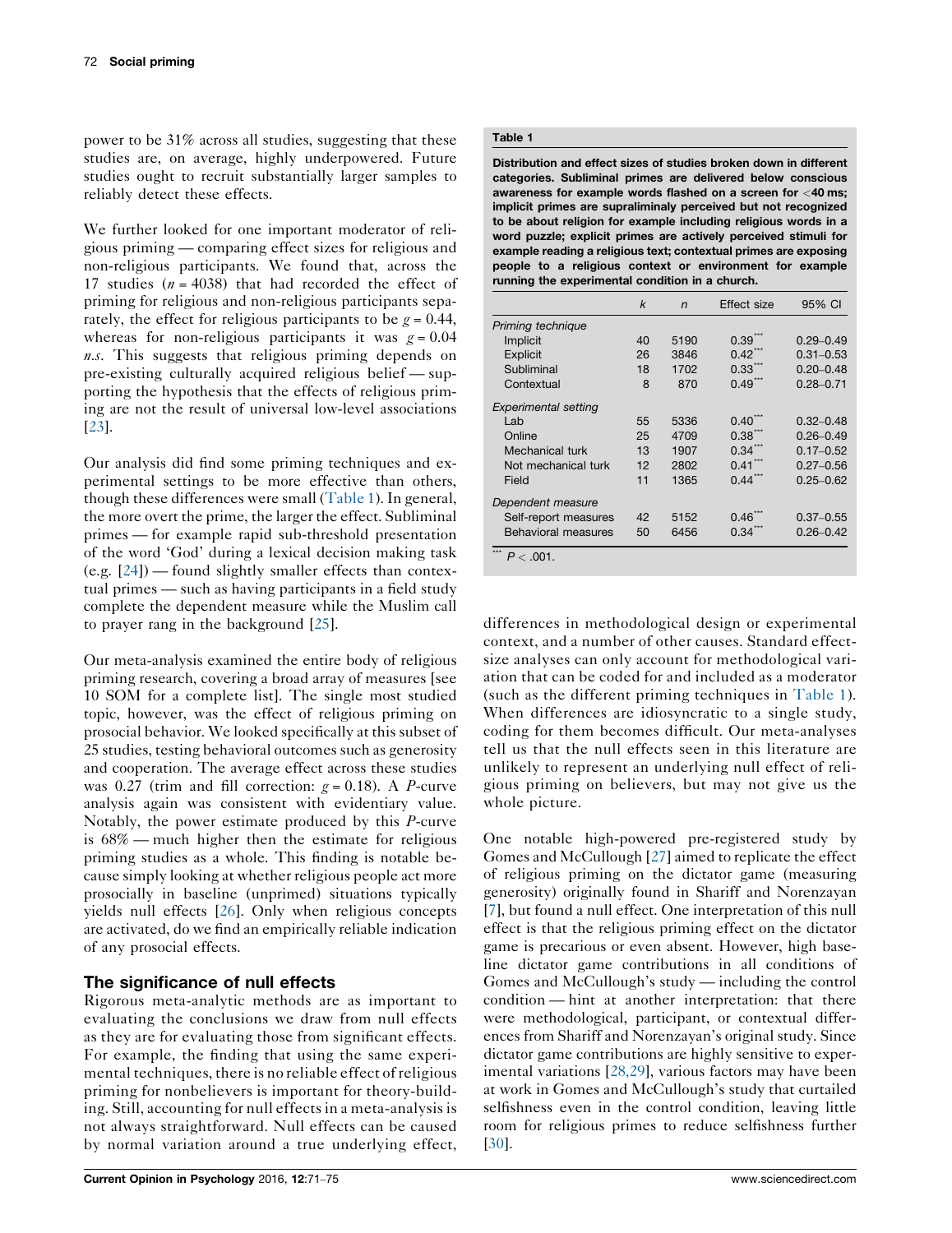<span id="page-2-0"></span>Similarly, religious priming studies differ widely on context and task. It is unlikely that priming effects will be consistent across all populations, contexts, relevance, or levels of motivation  $\left[31^{\bullet},32,33\right]$  $\left[31^{\bullet},32,33\right]$  $\left[31^{\bullet},32,33\right]$  $\left[31^{\bullet},32,33\right]$  $\left[31^{\bullet},32,33\right]$ . Religious primes are not likely to be an exception given the diversity of populations and their religious beliefs. For instance, Protestants and Catholics may be affected differently by the same prime because of different associations these groups make between the prime and the task [\[9](#page-3-0)]. A recent cross cultural field study that covered a wide range of religious beliefs and practices found supernatural punishment beliefs predicted more impartial behavior toward co-religionists, but religious priming effects emerged in only a minority of the sites, with no reliable effect apparent across field sites [[34](#page-3-0)\*\*]. Even different gene variants rarely controlled for in experimental studies — have been found to moderate the responsiveness to religious primes [\[35,36\]](#page-3-0). There is more (and more difficult) work that lies ahead to identify the moderators and boundaries of religious priming effects across populations, contexts, and types of belief and practice.

## How religious primes are used, and what they can tell us

In experiments, priming can either be the mechanism of interest, or it can be used as a methodological tool to assess the causal impact of a difficult to manipulate variable. Priming is the mechanism when the effect of incidental exposure itself is what is interesting. For example, Rutchick [\[37](#page-3-0)] used subliminal religious primes to demonstrate the causal role of subtle religious cues in explaining differences in voting behavior. Rutchik previously found people who voted in churches voted more conservatively on topics like same-sex marriage or the 'abortion pill' than people who voted in community centers. The hypothesis in this case is specifically that incidental exposure to religious cues affects behavior, and the finding is interesting because it reveals how people may be unknowingly affected by a religious situation in their environment.

More commonly, however, religious priming is used as a method — the prime is used as a proxy for the causal effect of religious thinking. In this case, researchers are not interested in how incidental exposure to religious words or images affect behavior, but how the religious concepts that are tapped by the priming procedure do. This has implications for how we interpret the results of a study. In the example above, where priming is the mechanism of interest, the outcome of the experiment, and the effect size, map clearly onto the real world impact on voting behavior. On the other hand, when priming is being used as a method, the effect of the prime can establish the existence and direction of a theoretical relevant effect, but the size of the prime's effect in a tightly constrained laboratory setting does not tell us much about the size of the real world impact of religious belief or thought on behavior. This type of priming experiment is more appropriately seen as providing important but limited evidence. It is one piece of a larger theoretical puzzle.

# The importance of theory and convergent evidence

The impact of some elements of religion on prosocial behavior, derived from several theories, is supported by a large amount of convergent evidence [\[38,39\]](#page-3-0). These effects have been shown historically [\[40](#page-3-0)], across cultures [[41](#page-3-0)], and in studies that have narrowed down to specific types of beliefs [\[34](#page-3-0)\*[,42](#page-3-0)] and practices [[43](#page-4-0)\*]. Understanding the conditions under which the temporary accessibility of religious concepts influences prosocial behavior yields important insights about the reliability, direction, and moderators of this effect, but priming studies are only one piece of a much larger set of theory and research on religion.

Theory-informed convergent evidence is an important part of evaluating any psychological effect. It allows us to assess the plausibility of a new finding, and help guide us to ask better questions and design more refined and targeted experiments. The theoretic underpinnings and convergent evidence for religious priming effects help us determine effects in the broader literature.

Skepticism is a bedrock principle of the scientific method. Therefore, new evidence is best considered provisional and subject to ongoing revision, as new research methods and more data accumulate to address a particular hypothesis. Religious priming is a relatively new technique with current evidentiary value in the methodological toolbox for studying religion, but more research is needed to evaluate the robustness of these effects across methods, contexts, and individual and cultural differences.

## Conflict of interest statement

Nothing declared.

## References and recommended reading

Papers of particular interest, published within the period of review, have been highlighted as:

- of special interest
- •• of outstanding interest
- 1. Emmons RA, Paloutzian RF: The [psychology](http://refhub.elsevier.com/S2352-250X(16)30076-8/sbref0220) of religion. Annu Rev Psychol 2003, 54[:377-402.](http://refhub.elsevier.com/S2352-250X(16)30076-8/sbref0220)
- 2. Schwarz N, Strack F: [Manipulating](http://refhub.elsevier.com/S2352-250X(16)30076-8/sbref0225) salience: causal [assessment](http://refhub.elsevier.com/S2352-250X(16)30076-8/sbref0225) in natural settings. Pers Soc Psychol Bull 1981, 7[:554-558.](http://refhub.elsevier.com/S2352-250X(16)30076-8/sbref0225)
- 3. Hebb DO: The [Organization](http://refhub.elsevier.com/S2352-250X(16)30076-8/sbref0230) of Behavior. John Wiley; 1949.
- 4. Higgins ET, King G: [Accessibility](http://refhub.elsevier.com/S2352-250X(16)30076-8/sbref0235) of social constructs: information processing [consequences](http://refhub.elsevier.com/S2352-250X(16)30076-8/sbref0235) of individual and [contextual](http://refhub.elsevier.com/S2352-250X(16)30076-8/sbref0235) variability. Pers Cogn Soc Interact 1981, 69:121.
- 5. Zajonc RB: [Attitudianl](http://refhub.elsevier.com/S2352-250X(16)30076-8/sbref0240) effects of mere exposure. J Pers Soc [Psychol](http://refhub.elsevier.com/S2352-250X(16)30076-8/sbref0240) 1968, 9:1-27.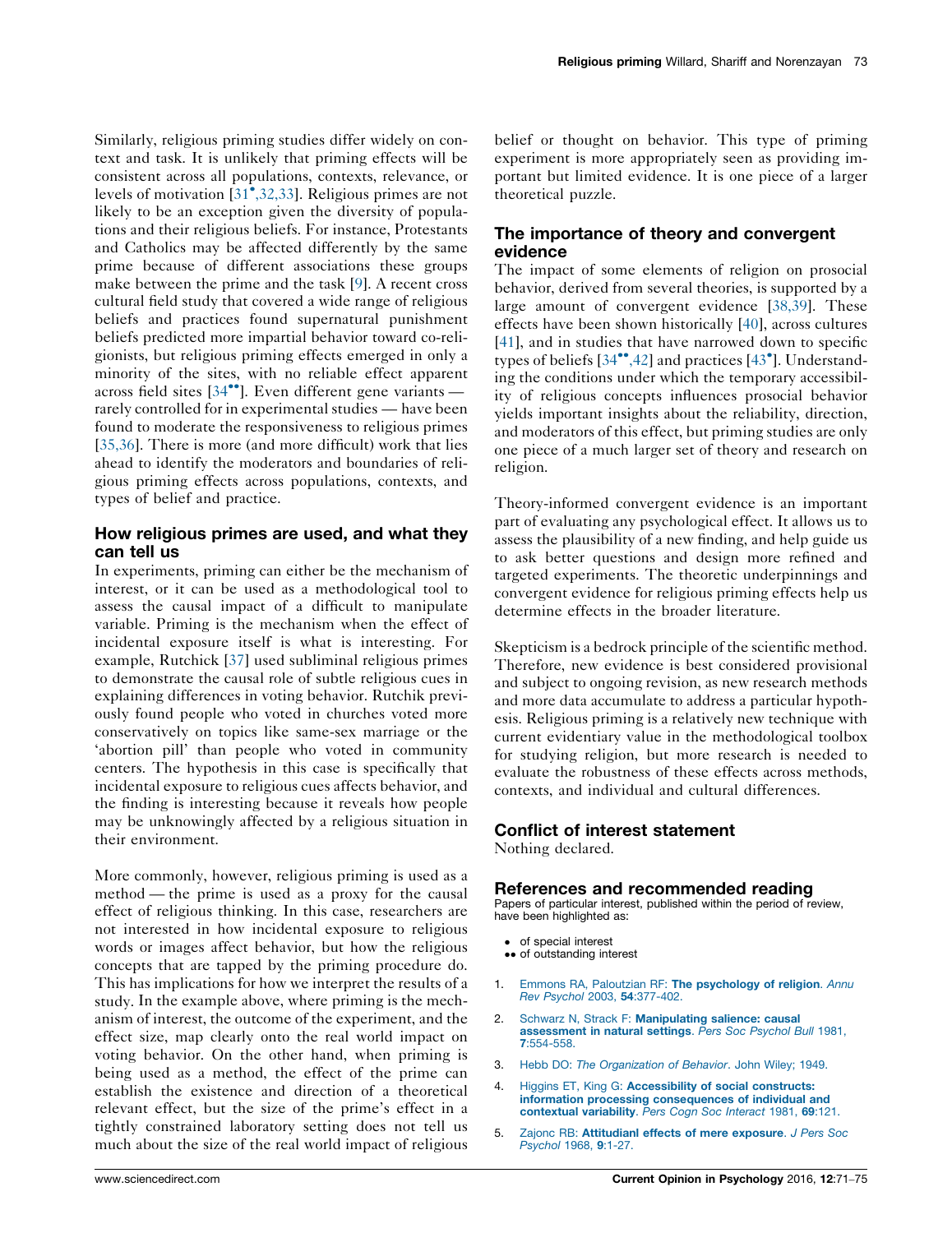- <span id="page-3-0"></span>6. Carver CS, Ganellen RJ, Froming WJ: Modeling: an analysis in terms of category accessibility. J Exp Soc Psychol 1983 [http://dx.doi.org/10.2307/3581086?ref=search](http://dx.doi.org/10.2307/3581086?ref=search-gateway:839d71bf7da0fb1717121bb2b25f3bba)[gateway:839d71bf7da0fb1717121bb2b25f3bba.](http://dx.doi.org/10.2307/3581086?ref=search-gateway:839d71bf7da0fb1717121bb2b25f3bba)
- 7. Shariff AF, [Norenzayan](http://refhub.elsevier.com/S2352-250X(16)30076-8/sbref0250) A: God is watching you: priming God concepts increases prosocial behavior in an [anonymous](http://refhub.elsevier.com/S2352-250X(16)30076-8/sbref0250) [economic](http://refhub.elsevier.com/S2352-250X(16)30076-8/sbref0250) game. PS 2007, 18:803-809.
- 8. Ahmed AM, Salas O: Implicit [influences](http://refhub.elsevier.com/S2352-250X(16)30076-8/sbref0255) of Christian religious [representations](http://refhub.elsevier.com/S2352-250X(16)30076-8/sbref0255) on dictator and prisoner's dilemma game decisions. J [Socio-Econ](http://refhub.elsevier.com/S2352-250X(16)30076-8/sbref0255) 2010, 40:242-246.
- 9. [Benjamin](http://refhub.elsevier.com/S2352-250X(16)30076-8/sbref0260) DJ, Choi JJ, Fisher GW: Religious Identity and Economic Behavior. National Bureau of Economic [Research;](http://refhub.elsevier.com/S2352-250X(16)30076-8/sbref0260) [2010.](http://refhub.elsevier.com/S2352-250X(16)30076-8/sbref0260)
- 10. Shariff AF, Willard AK, Anderson T, [Norenzayan](http://refhub.elsevier.com/S2352-250X(16)30076-8/sbref0265) A: Religious  $\bullet$ priming: a [meta-analysis](http://refhub.elsevier.com/S2352-250X(16)30076-8/sbref0265) with a focus on prosociality. Pers Soc [Psychol](http://refhub.elsevier.com/S2352-250X(16)30076-8/sbref0265) Rev 2016, 20:27-48.

This paper provides a series of meta-analyses covering all the qualifying religious priming studies up to November, 2014. It discusses the robustness of the religious priming literature and investigates key moderators.

- 11. Doven S, Klein O, Pichon C-L, [Cleeremans](http://refhub.elsevier.com/S2352-250X(16)30076-8/sbref0270) A: Behavioral [priming:](http://refhub.elsevier.com/S2352-250X(16)30076-8/sbref0270) it's all in the mind, but whose mind? *PLOS ONE* 2012,<br>7[:e29081.](http://refhub.elsevier.com/S2352-250X(16)30076-8/sbref0270)
- 12. Shanks DR, Newell BR, Lee EH, [Balakrishnan](http://refhub.elsevier.com/S2352-250X(16)30076-8/sbref0275) D, Ekelund L, Cenac Z, Kavvadia F, Moore C: Priming [intelligent](http://refhub.elsevier.com/S2352-250X(16)30076-8/sbref0275) behavior: an elusive [phenomenon](http://refhub.elsevier.com/S2352-250X(16)30076-8/sbref0275). PLOS ONE 2013, 8[:e56515-e56610.](http://refhub.elsevier.com/S2352-250X(16)30076-8/sbref0275)
- 13. Pashler H, Coburn N, Harris CR: Priming of social [distance?](http://refhub.elsevier.com/S2352-250X(16)30076-8/sbref0280) Failure to replicate effects on social and food [judgments](http://refhub.elsevier.com/S2352-250X(16)30076-8/sbref0280). PLOS ONE 2012, 7[:e42510-e42516.](http://refhub.elsevier.com/S2352-250X(16)30076-8/sbref0280)
- 14. Newell BR, Shanks DR: [Unconscious](http://refhub.elsevier.com/S2352-250X(16)30076-8/sbref0285) influences on decision

●● **making: a critical review**. *Behav Brain Sci 2*014, **37**:1-19.<br>Newell and Shanks discuss the perspective that we have given too large a [making:](http://refhub.elsevier.com/S2352-250X(16)30076-8/sbref0285) a critical review. Behav Brain Sci 2014, 37:1-19. role to unconscious influences in decision making in psychology. They take a critical perspective on experimental methods and results that emphasize the role of intuitions and other unconscious influences on human behavior.

- 15. Dijksterhuis A, Van [Knippenberg](http://refhub.elsevier.com/S2352-250X(16)30076-8/sbref0290) A: Evaluating behavior priming research: three observations and a [recommendation](http://refhub.elsevier.com/S2352-250X(16)30076-8/sbref0290). Soc Cogn 2014, 32[:196-208.](http://refhub.elsevier.com/S2352-250X(16)30076-8/sbref0290)
- 16. [Snodgrass](http://refhub.elsevier.com/S2352-250X(16)30076-8/sbref0295) M, Shevrin H, Abelson JA: Extremely rigorous subliminal paradigms [demonstrate](http://refhub.elsevier.com/S2352-250X(16)30076-8/sbref0295) unconscious influences on simple [decisions](http://refhub.elsevier.com/S2352-250X(16)30076-8/sbref0295). Behav Brain Sci 2014, 37:39-40.
- 17. Finkbeiner M, Coltheart M: [Dismissing](http://refhub.elsevier.com/S2352-250X(16)30076-8/sbref0300) subliminal perception because of its famous [problems](http://refhub.elsevier.com/S2352-250X(16)30076-8/sbref0300) is classic ''baby with the [bathwater''](http://refhub.elsevier.com/S2352-250X(16)30076-8/sbref0300). Behav Brain Sci 2014, 37:27.
- 18. Hytonen K: [Neuroscientific](http://refhub.elsevier.com/S2352-250X(16)30076-8/sbref0305) evidence for contextual effects in [decision](http://refhub.elsevier.com/S2352-250X(16)30076-8/sbref0305) making. Behav Brain Sci 2014. [no volume].
- 19. - This paper outlines a new technique for meta-analyzing data based on the Simonsohn U, Nelson LD: P-curve: a key to the [file-drawer](http://refhub.elsevier.com/S2352-250X(16)30076-8/sbref0310). J Exp Psychol Gen 2014, 143[:534-547.](http://refhub.elsevier.com/S2352-250X(16)30076-8/sbref0310) distribution of P-values within a literature. P-curve analysis allows researchers to test if a given effect across a body of published papers has evidentiary value, or whether it is caused by questionable research practices.
- 20. Simmons JP, Nelson LD, Simonsohn U: [False-positive](http://refhub.elsevier.com/S2352-250X(16)30076-8/sbref0315) psychology: [undisclosed](http://refhub.elsevier.com/S2352-250X(16)30076-8/sbref0315) flexibility in data collection and analysis allows [presenting](http://refhub.elsevier.com/S2352-250X(16)30076-8/sbref0315) anything as significant. PS 2011, 22[:1359-1366.](http://refhub.elsevier.com/S2352-250X(16)30076-8/sbref0315)
- 21. van Elk M, Matzke D, Gronau QF, Guan M, [Vandekerckhove](http://refhub.elsevier.com/S2352-250X(16)30076-8/sbref0320) J, Wagenmakers E-J: [Meta-analyses](http://refhub.elsevier.com/S2352-250X(16)30076-8/sbref0320) are no substitute for registered [replications:](http://refhub.elsevier.com/S2352-250X(16)30076-8/sbref0320) a skeptical perspective on religious priming. Front Psychol 2015, 6[:147-157.](http://refhub.elsevier.com/S2352-250X(16)30076-8/sbref0320)
- 22. Inzlicht M. Gervais WM, Berkman ET: Bias-Correction Techniques Alone Cannot Determine Whether Ego Depletion is Different from Zero: Commentary on Carter, Kofler, Forster, & McCullough. 2015:. [http://papers.ssrn.com/sol3/papers.cfm?abstract\\_id=2659409](http://papers.ssrn.com/sol3/papers.cfm?abstract_id=2659409) [retrieved on: 05/04/2016].
- 23. [Norenzayan](http://refhub.elsevier.com/S2352-250X(16)30076-8/sbref0330) A, Shariff AF, Gervais WM: **The evolution of religious**<br>mi**sbelief**. *Behav Brain Sci* 2010, **32**:531-532.
- 24. Pichon I, Boccato G, Saroglou V: [Nonconscious](http://refhub.elsevier.com/S2352-250X(16)30076-8/sbref0335) influences of religion on [prosociality:](http://refhub.elsevier.com/S2352-250X(16)30076-8/sbref0335) a priming study. Eur J Soc Psychol 2007, 37[:1032-1045.](http://refhub.elsevier.com/S2352-250X(16)30076-8/sbref0335)
- 25. Aveyard ME: A call to honesty: [extending](http://refhub.elsevier.com/S2352-250X(16)30076-8/sbref0340) religious priming of moral [behavior](http://refhub.elsevier.com/S2352-250X(16)30076-8/sbref0340) to middle Eastern Muslims. PLOS ONE 2014, 9[:e99447-e99457.](http://refhub.elsevier.com/S2352-250X(16)30076-8/sbref0340)
- 26. Kramer SR, Shariff AF: Religious Prosociality: A [Meta-analysis](http://refhub.elsevier.com/S2352-250X(16)30076-8/sbref0345). 2016:. [\[unpublished](http://refhub.elsevier.com/S2352-250X(16)30076-8/sbref0345) manuscript].
- 27. Gomes CM, McCullough ME: The effects of implicit religious primes on dictator game allocations: a preregistered replication experiment. J Exp Psychol 2015 [http://dx.doi.org/](http://dx.doi.org/10.1037/xge0000027.supp) [10.1037/xge0000027.supp.](http://dx.doi.org/10.1037/xge0000027.supp)
- 28. Engel C: Dictator games: a meta study. Exp Econ 2011 [http://](http://dx.doi.org/10.2307/899150?ref=search-gateway:8e46966ed4710617543f28969b332f3e) [dx.doi.org/10.2307/899150?ref=search-](http://dx.doi.org/10.2307/899150?ref=search-gateway:8e46966ed4710617543f28969b332f3e)[gateway:8e46966ed4710617543f28969b332f3e](http://dx.doi.org/10.2307/899150?ref=search-gateway:8e46966ed4710617543f28969b332f3e).
- 29. Hoffman E, McCabe K, Smith VL: Social [distance](http://refhub.elsevier.com/S2352-250X(16)30076-8/sbref0360) and other[regarding](http://refhub.elsevier.com/S2352-250X(16)30076-8/sbref0360) behavior in dictator games: reply. Am Econ Rev 1999, 89[:340-341.](http://refhub.elsevier.com/S2352-250X(16)30076-8/sbref0360)
- 30. Shariff AF, Norenzayan A: A question of reliability or of boundary conditions? Comment on Gomes and [McCullough](http://refhub.elsevier.com/S2352-250X(16)30076-8/sbref0365) (2015). J Exp Psychol Gen 2015, 144[:e105-e106.](http://refhub.elsevier.com/S2352-250X(16)30076-8/sbref0365)
- 31. Cesario J: Priming, [replication,](http://refhub.elsevier.com/S2352-250X(16)30076-8/sbref0370) and the hardest science.
- Perspect Psychol Sci 2014, 9:40-48.<br>Cesario outlines the role of context, individual differences, and experi-[Perspect](http://refhub.elsevier.com/S2352-250X(16)30076-8/sbref0370) Psychol Sci 2014, 9:40-48.

mental variations in the priming literature. This paper discusses how greater attention needs to be paid to these details when evaluating the current replication crisis in the priming literature.

- 32. [DeMarree](http://refhub.elsevier.com/S2352-250X(16)30076-8/sbref0375) KG, Loersch C, Brinol P, Petty RE, Payne BK, Rucker DD: From primed construct to [motivated](http://refhub.elsevier.com/S2352-250X(16)30076-8/sbref0375) behavior: validation [processes](http://refhub.elsevier.com/S2352-250X(16)30076-8/sbref0375) in goal pursuit. Pers Soc Psychol Bull 2012, 38[:1659-1670.](http://refhub.elsevier.com/S2352-250X(16)30076-8/sbref0375)
- 33. Wheeler SC, DeMarree KG, Petty RE: [Understanding](http://refhub.elsevier.com/S2352-250X(16)30076-8/sbref0380) the role of the self in [prime-to-behavior](http://refhub.elsevier.com/S2352-250X(16)30076-8/sbref0380) effects: the [active-self](http://refhub.elsevier.com/S2352-250X(16)30076-8/sbref0380) account. Pers Soc Psychol Rev 2007, 11[:234-261.](http://refhub.elsevier.com/S2352-250X(16)30076-8/sbref0380)
- 34. Purzycki BG, Apicella C, Atkinson QD, Cohen E, McNamara RA, --Willard AK, Xygalatas D, Norenzayan A, Henrich J: Moralistic gods, supernatural punishment and the expansion of
- human sociality. Nature 2016 [http://dx.doi.org/10.1038/](http://dx.doi.org/10.1038/nature16980) [nature16980](http://dx.doi.org/10.1038/nature16980). This paper finds support for the specific role of supernatural punishment

in the expansion of human societies. In a set of economic games played across a wide range of cultural and religious groups, the belief in punitive gods predicted more impartial monetary allocation to anonymous others of the same religion.

- 35. Sasaki JY, [Mojaverian](http://refhub.elsevier.com/S2352-250X(16)30076-8/sbref0390) T, Kim HS: Religion priming and an oxytocin receptor gene (OXTR) [polymorphism](http://refhub.elsevier.com/S2352-250X(16)30076-8/sbref0390) interact to affect self-control in a social context. Dev [Psychopathol](http://refhub.elsevier.com/S2352-250X(16)30076-8/sbref0390) 2015, 27[:97-109.](http://refhub.elsevier.com/S2352-250X(16)30076-8/sbref0390)
- 36. Sasaki JY, Kim HS, [Mojaverian](http://refhub.elsevier.com/S2352-250X(16)30076-8/sbref0395) T, Kelley LDS, Park IY, Janusonis S: Religion priming [differentially](http://refhub.elsevier.com/S2352-250X(16)30076-8/sbref0395) increases prosocial behavior among variants of the [dopamine](http://refhub.elsevier.com/S2352-250X(16)30076-8/sbref0395)<br>D4 [receptor](http://refhub.elsevier.com/S2352-250X(16)30076-8/sbref0395) (DRD4) gene. Soc Cogn Affect Neurosci 2013, 8[:209-215.](http://refhub.elsevier.com/S2352-250X(16)30076-8/sbref0395)
- 37. Rutchick AM: Deus Ex Machina: the [influence](http://refhub.elsevier.com/S2352-250X(16)30076-8/sbref0400) of polling place on voting behavior. Polit Psychol 2010, 31[:209-225.](http://refhub.elsevier.com/S2352-250X(16)30076-8/sbref0400)
- 38. Johnson D: God Is [Watching](http://refhub.elsevier.com/S2352-250X(16)30076-8/sbref0405) You: How the Fear of God Makes Us Human. Oxford [University](http://refhub.elsevier.com/S2352-250X(16)30076-8/sbref0405) Press; 2015.
- 39. Norenzayan A, Shariff AF, Gervais WM, Willard AK, McNamara RA, Slingerland E, Henrich J: The cultural evolution of prosocial religions. Behav Brain Sci 2015 [http://dx.doi.org/10.1017/](http://dx.doi.org/10.1017/S0140525X14001356) [S0140525X14001356.](http://dx.doi.org/10.1017/S0140525X14001356)
- 40. Watts J, [Greenhill](http://refhub.elsevier.com/S2352-250X(16)30076-8/sbref0415) SJ, Atkinson QD, Currie TE, Bulbulia J, Gray RD: Broad [supernatural](http://refhub.elsevier.com/S2352-250X(16)30076-8/sbref0415) punishment but not moralizing high gods precede the evolution of political complexity in [Austronesia](http://refhub.elsevier.com/S2352-250X(16)30076-8/sbref0415). Proc R Soc B Biol Sci 2015, 282[:20142556.](http://refhub.elsevier.com/S2352-250X(16)30076-8/sbref0415)
- 41. Henrich J, Ensimger J, [McElreath](http://refhub.elsevier.com/S2352-250X(16)30076-8/sbref0420) R, Barr A, Barrett C, Bolyanatz A, [Cardenas](http://refhub.elsevier.com/S2352-250X(16)30076-8/sbref0420) JC, Gurven M, Gwako E, Henrich N et al.: Markets,